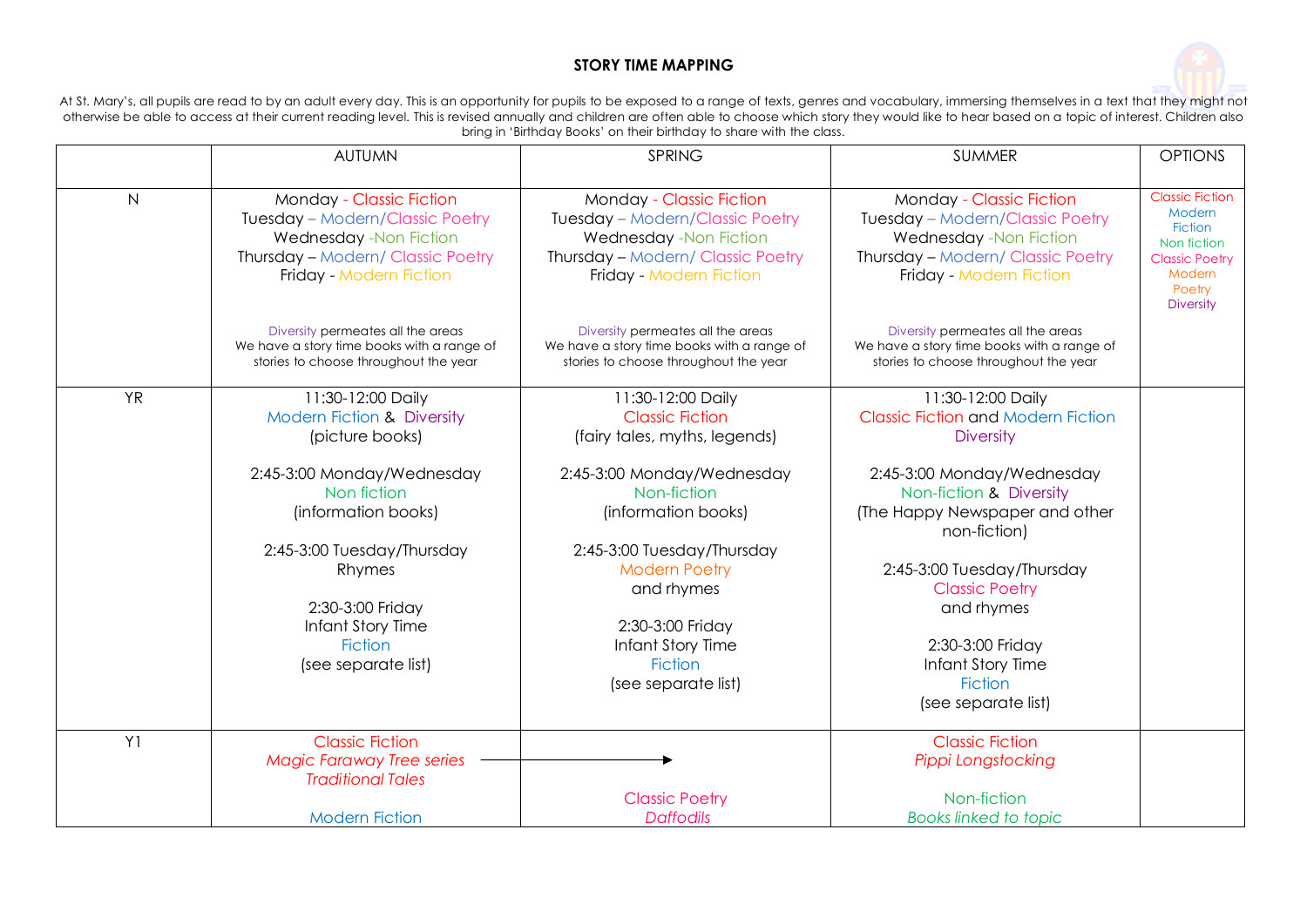## **STORY TIME MAPPING**



At St. Mary's, all pupils are read to by an adult every day. This is an opportunity for pupils to be exposed to a range of texts, genres and vocabulary, immersing themselves in a text that they might not otherwise be able to access at their current reading level. This is revised annually and children are often able to choose which story they would like to hear based on a topic of interest. Children also bring in 'Birthday Books' on their birthday to share with the class.

| <b>Diversity</b><br>Coming to England<br>Y2<br>Non fiction<br><b>Modern Fiction</b><br>Non fiction<br>Selection of The Great Fire of London<br>Africa<br><b>Traction Man</b><br>books<br><b>Classic Fiction</b><br><b>Classic Fiction</b><br><b>Modern Poetry</b><br><b>Fantastic Mr Fox</b><br>The Sheep-Pig<br>Selection of firework poems<br><b>Classic Poetry</b><br><b>Diversity</b><br><b>Diversity</b><br>Selection of nonsense poems -<br><b>Shine</b><br>Great Women Who Changed the<br>including Ning Nang Nong and The<br>World<br>Jaberworcky<br>Y3<br><b>Modern Fiction</b><br><b>Classic Fiction</b><br><b>Diversity</b><br>Anisha: Accidental Detective<br>The Day I Fell into the Fairy tale<br><b>Charlotte's Web</b> | <b>Julia Donaldson stories</b><br>Non fiction<br><b>Everyday Materials</b><br>(FUNdamental Science)<br><b>Classic Poetry</b><br>Owl and the Pussycat<br><b>Modern Poetry</b> | Non-fiction<br>Books linked to topic<br><b>Diversity</b><br>Betty and the Yeti | <b>Modern Poetry</b><br><b>Clickety-Clack Something to Pack</b><br><b>Diversity</b><br>The Hunter |  |
|----------------------------------------------------------------------------------------------------------------------------------------------------------------------------------------------------------------------------------------------------------------------------------------------------------------------------------------------------------------------------------------------------------------------------------------------------------------------------------------------------------------------------------------------------------------------------------------------------------------------------------------------------------------------------------------------------------------------------------------|------------------------------------------------------------------------------------------------------------------------------------------------------------------------------|--------------------------------------------------------------------------------|---------------------------------------------------------------------------------------------------|--|
|                                                                                                                                                                                                                                                                                                                                                                                                                                                                                                                                                                                                                                                                                                                                        | Selection of senses poems                                                                                                                                                    |                                                                                |                                                                                                   |  |
|                                                                                                                                                                                                                                                                                                                                                                                                                                                                                                                                                                                                                                                                                                                                        |                                                                                                                                                                              |                                                                                |                                                                                                   |  |
|                                                                                                                                                                                                                                                                                                                                                                                                                                                                                                                                                                                                                                                                                                                                        |                                                                                                                                                                              |                                                                                |                                                                                                   |  |
| <b>Classic Poetry</b><br>Non fiction<br><b>Modern Poetry</b><br><b>Roald Dahl</b><br>What Did the Tree See?                                                                                                                                                                                                                                                                                                                                                                                                                                                                                                                                                                                                                            |                                                                                                                                                                              |                                                                                |                                                                                                   |  |